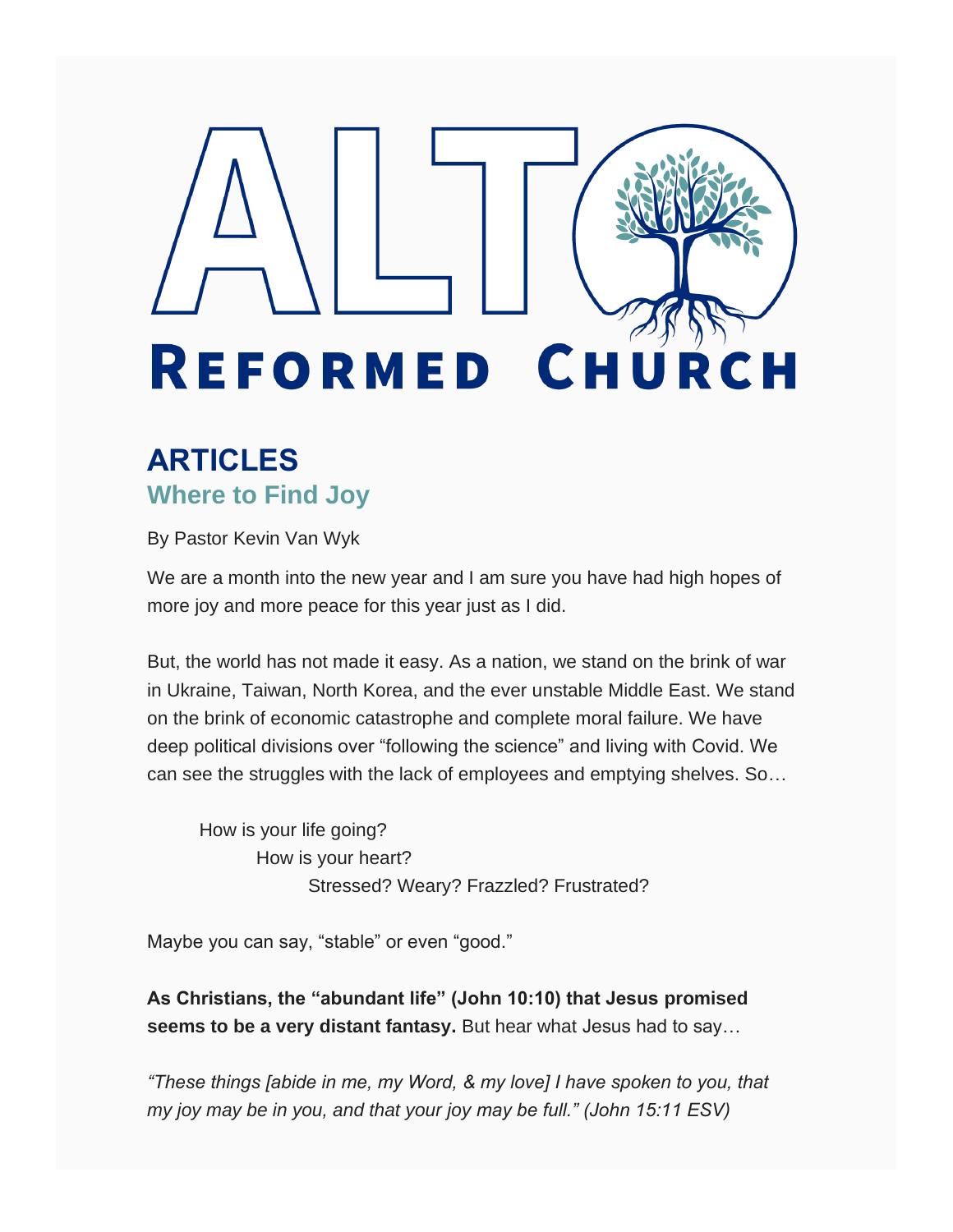Read it again! The joy of God is to be in us! I can't help but picture the very cheesy smile of Jesus in the movie ["The Gospel According by Matthew."](https://na01.safelinks.protection.outlook.com/?url=http%3A%2F%2Fwww.youtube.com%2Fwatch%3Fv%3DwoAhReBytBk&data=04%7C01%7C%7C7892bb09bc5d41d5f66508d9e6ba0083%7C84df9e7fe9f640afb435aaaaaaaaaaaa%7C1%7C0%7C637794508820500204%7CUnknown%7CTWFpbGZsb3d8eyJWIjoiMC4wLjAwMDAiLCJQIjoiV2luMzIiLCJBTiI6Ik1haWwiLCJXVCI6Mn0%3D%7C3000&sdata=4ck0nnGiZU4RwGq68FJABDIsL53d1FhWA9d73DOCnis%3D&reserved=0) The

movie does a fabulous job (for 1993) of dramatizing the gospel word for word from the NIV. If you're hooked on "The Chosen," consider this movie or the follow-ups based on Luke, John, and Acts. Jesus, as I recall, appeared excessively joyful in the Matthew movie, so much so that it really made me uncomfortable. Was He really that happy? I think we too often put a somber, serious face on Jesus rather than a giant grin.



**In any case, in John 15, Jesus tells us that he spoke and gave us his Word, so that His** 

**joy might be in us!!!** Our primary source of joy must be God's Word!

That's why, back in December, I wrote about [the best study Bibles on the](https://na01.safelinks.protection.outlook.com/?url=https%3A%2F%2Fwww.altoreformedchurch.org%2Fblog%2Farchives%2F12-2021&data=04%7C01%7C%7C7892bb09bc5d41d5f66508d9e6ba0083%7C84df9e7fe9f640afb435aaaaaaaaaaaa%7C1%7C0%7C637794508820500204%7CUnknown%7CTWFpbGZsb3d8eyJWIjoiMC4wLjAwMDAiLCJQIjoiV2luMzIiLCJBTiI6Ik1haWwiLCJXVCI6Mn0%3D%7C3000&sdata=RLQhzu3zP5WFHIJ2Ufn%2BTw7%2BCi1g5RT1JLWpc8fVX9U%3D&reserved=0)  [market.](https://na01.safelinks.protection.outlook.com/?url=https%3A%2F%2Fwww.altoreformedchurch.org%2Fblog%2Farchives%2F12-2021&data=04%7C01%7C%7C7892bb09bc5d41d5f66508d9e6ba0083%7C84df9e7fe9f640afb435aaaaaaaaaaaa%7C1%7C0%7C637794508820500204%7CUnknown%7CTWFpbGZsb3d8eyJWIjoiMC4wLjAwMDAiLCJQIjoiV2luMzIiLCJBTiI6Ik1haWwiLCJXVCI6Mn0%3D%7C3000&sdata=RLQhzu3zP5WFHIJ2Ufn%2BTw7%2BCi1g5RT1JLWpc8fVX9U%3D&reserved=0) I urge you to get one, especially if you struggle to make sense of the plain text.

The reality is, I and many of you are also utilizing the digital resources available today. The internet has given us a plethora of incredible resources to help us learn about the Bible. Here are my top recommendations.

### **Great Bible Apps:**

[YouVersion Bible App:](https://na01.safelinks.protection.outlook.com/?url=https%3A%2F%2Fmy.bible.com%2F&data=04%7C01%7C%7C7892bb09bc5d41d5f66508d9e6ba0083%7C84df9e7fe9f640afb435aaaaaaaaaaaa%7C1%7C0%7C637794508820500204%7CUnknown%7CTWFpbGZsb3d8eyJWIjoiMC4wLjAwMDAiLCJQIjoiV2luMzIiLCJBTiI6Ik1haWwiLCJXVCI6Mn0%3D%7C3000&sdata=%2FludWRXm0yZfER8GDw3f98OAJ54S0kBuPNksxxN8hOs%3D&reserved=0) This is an amazing free app with all the major translations and tons of devotionals. This is the hallmark of Bible apps for anyone looking for devotionals and reading plans to give some intentional structure to their Bible reading. It lets you add notes, highlight passages, and share what you're reading with others. It will even read the Bible to you. Every phone should have this app! Parents (and grandparents): You should also download the ["Bible App for Kids.](https://na01.safelinks.protection.outlook.com/?url=https%3A%2F%2Fbibleappforkids.com%2F&data=04%7C01%7C%7C7892bb09bc5d41d5f66508d9e6ba0083%7C84df9e7fe9f640afb435aaaaaaaaaaaa%7C1%7C0%7C637794508820500204%7CUnknown%7CTWFpbGZsb3d8eyJWIjoiMC4wLjAwMDAiLCJQIjoiV2luMzIiLCJBTiI6Ik1haWwiLCJXVCI6Mn0%3D%7C3000&sdata=fURm%2BMQkc%2B1ky7AkkTihyDUzpnoGxHKPXeIcpmKu5WY%3D&reserved=0)" This is an incredible free app that interactively tells the stories of the Bible. Your kids will love it and you'll love that it's quality screen time!

[Blue Letter Bible App:](https://na01.safelinks.protection.outlook.com/?url=http%3A%2F%2Fwww.blueletterbible.org%2F&data=04%7C01%7C%7C7892bb09bc5d41d5f66508d9e6ba0083%7C84df9e7fe9f640afb435aaaaaaaaaaaa%7C1%7C0%7C637794508820500204%7CUnknown%7CTWFpbGZsb3d8eyJWIjoiMC4wLjAwMDAiLCJQIjoiV2luMzIiLCJBTiI6Ik1haWwiLCJXVCI6Mn0%3D%7C3000&sdata=%2Fa51M73B6i4IBhvxeBiQFtB7qIpEW7bM1s16jeygicM%3D&reserved=0) This is a great free option for deeper Bible study as you have access to commentaries and original language word definitions. It is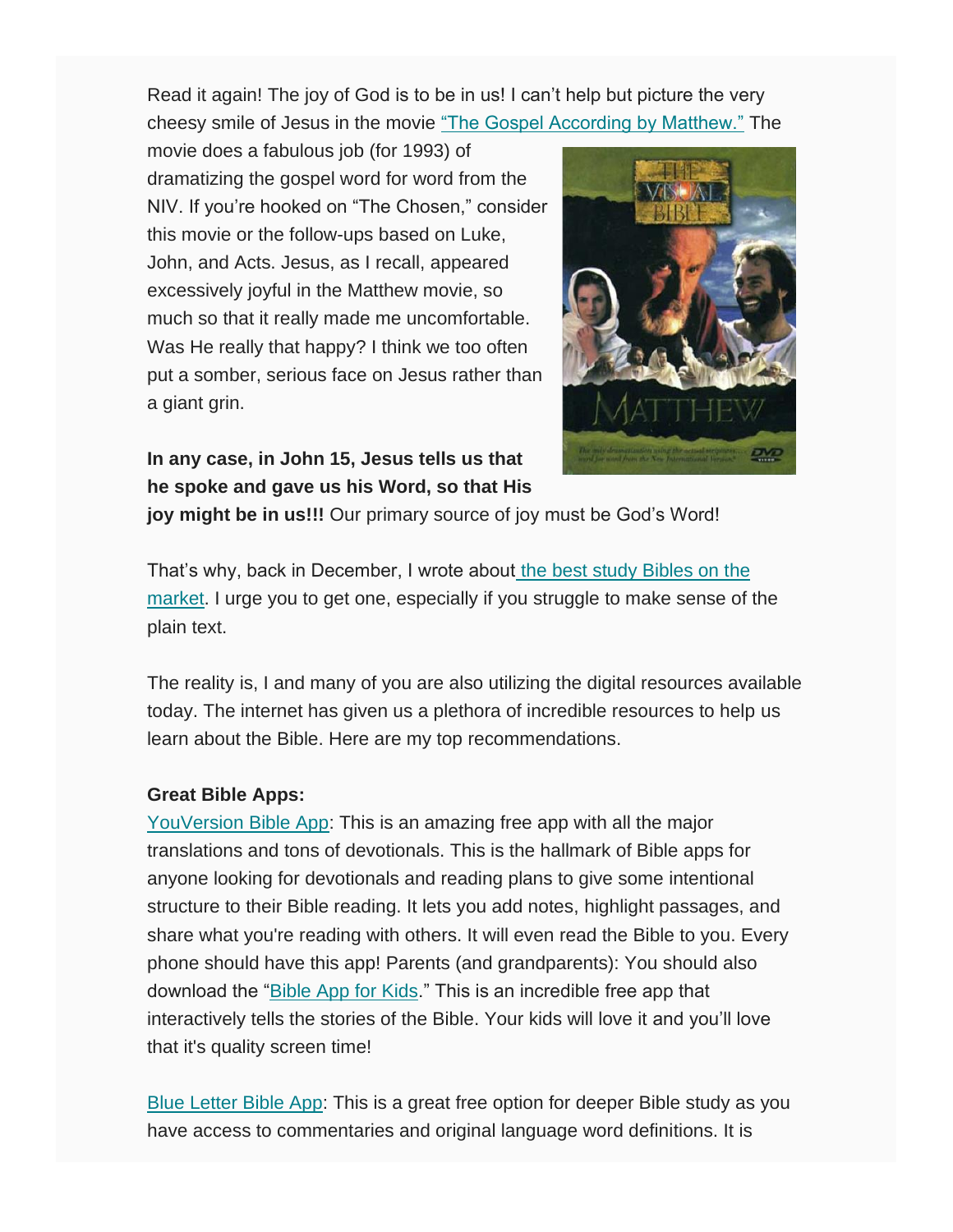accessible, versatile and potentially more technical/academic. For a more user friendly step into original languages, I'd suggest the [NET Bible app](https://na01.safelinks.protection.outlook.com/?url=https%3A%2F%2Fnetbible.org%2F&data=04%7C01%7C%7C7892bb09bc5d41d5f66508d9e6ba0083%7C84df9e7fe9f640afb435aaaaaaaaaaaa%7C1%7C0%7C637794508820500204%7CUnknown%7CTWFpbGZsb3d8eyJWIjoiMC4wLjAwMDAiLCJQIjoiV2luMzIiLCJBTiI6Ik1haWwiLCJXVCI6Mn0%3D%7C3000&sdata=Ha7NtF6MdpH%2Bv6us4g5UfsevX8VXQV5VJSXXQBPgki4%3D&reserved=0) which I mentioned back in December. Others have recommended Olive Tree and Accordance, but they charge you for Bible translations and other resources. If Blue Letter Bible doesn't meet your needs, I'd recommend Logos.

[Logos:](https://na01.safelinks.protection.outlook.com/?url=http%3A%2F%2Fwww.logos.com%2F&data=04%7C01%7C%7C7892bb09bc5d41d5f66508d9e6ba0083%7C84df9e7fe9f640afb435aaaaaaaaaaaa%7C1%7C0%7C637794508820500204%7CUnknown%7CTWFpbGZsb3d8eyJWIjoiMC4wLjAwMDAiLCJQIjoiV2luMzIiLCJBTiI6Ik1haWwiLCJXVCI6Mn0%3D%7C3000&sdata=bUJFmtdk3aulBP3slL%2BvZy%2Bw11a1Ix450IzvgTvGfyM%3D&reserved=0) This is my new favorite app. It has everything a pastor could ever want for biblical research. I've moved to this for purchasing all my religious books as it links with Faith Life Ebooks. I've loved being able to highlight, add notes, search all my books, and have the book read to me. I only wish all my print books were now on this app. You do pay for each resource (though they are often cheaper than print versions). It's a must for pastors and serious Bible teachers.

There is so much more available, but these three (+ the kids app) are the best options on my phone, iPad, and computer. Let me know if you have a great recommendation.

## **Remember, it's the Word that gives joy not the app or the printed**

**book.** It's the Word of God infiltrating your heart and mind that transforms our

sinful nature into a Christ-like disciple who's filled with joy.

Start studying!

## **PJ's and Popcorn**

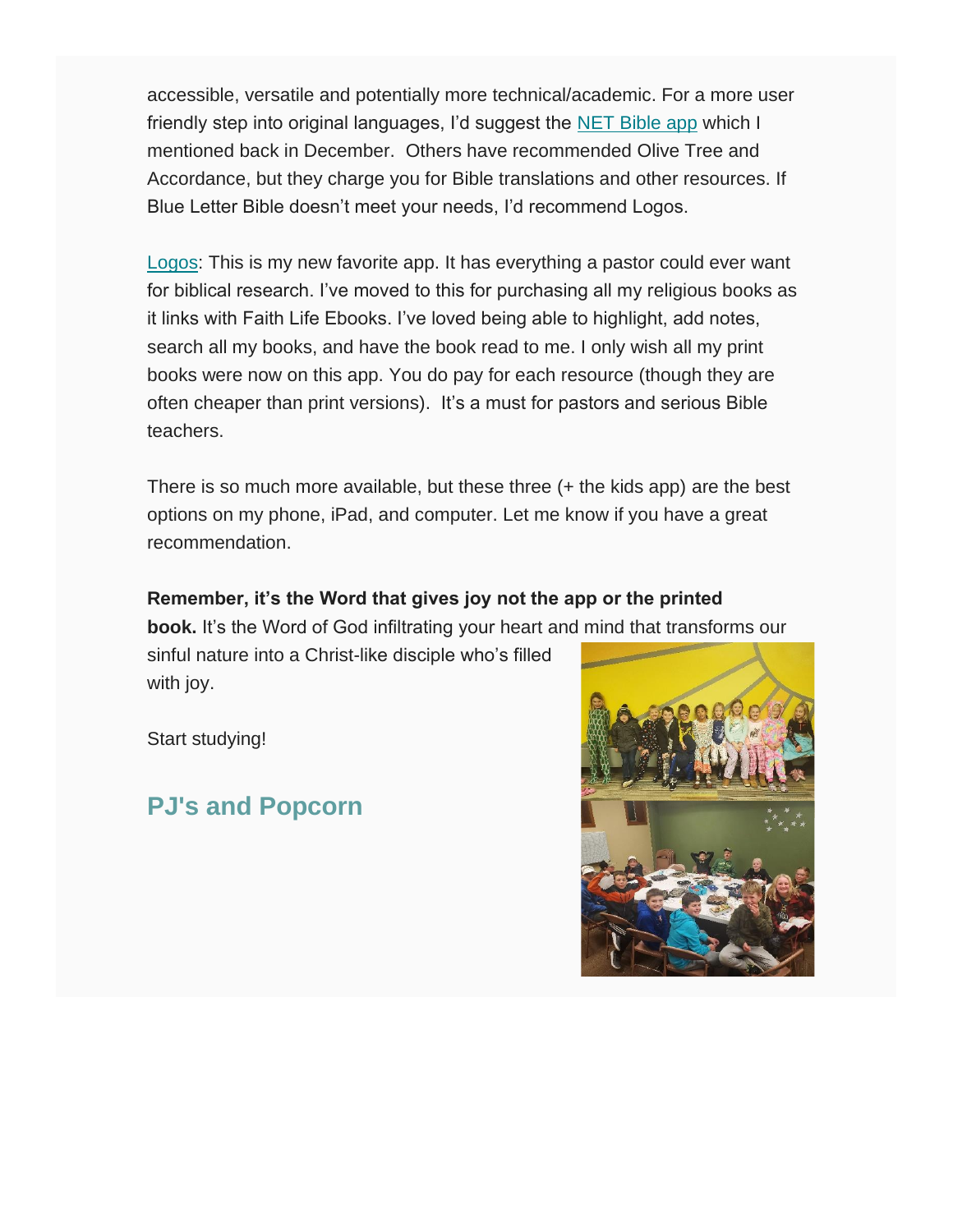#### By Adrea Daane

It was a great night of Bible Class this week seeing the kids all in their pajamas. The night was a messy one for Mele with all the extra vacuuming (Sorry Mel!!) but was a great opportunity for the classes to have a little fun together. It was fun to see all the kids who participated and the friends and

visitors who have become fixtures in so many of our classes.

In March, we are looking forward to the 9th and 16th when we



are having Minute to Win It nights for our 1st-4th

graders (March 9th) and 5th-8th graders (March 16th). We will then end our semester together April 6th with our annual Ice Cream Sundae party. If any of our 1st through 8th graders haven't been attending, we'd love to see you! And as always, friends are always welcome to join in our classes!

# **MESSAGES**

Thank you to all who brought over food, sent cards, to our shepherd Renee who brought a quilt and a plant and for prayers after my stroke. It was much appreciated.

-Bev Kastein

Thanks for the many cards, phone calls, treats, and prayers we have gotten. Not only at Christmas but throughout the past year and a half. It was so very much appreciated. It's been a long hard year for us with having to move Bud, covid, and all the quarantines, but we're doing ok. Thanks to Jerry for bringing the box of candy and the nice visit. I took the candy down to Bud. He enjoyed every bite. Thanks again. God bless-Bud & Kay Vande Zande

Thank you for the candy at Christmas. Thanks to those who do media delivery. Thank you to everyone who sent cards. -Marion Tolsma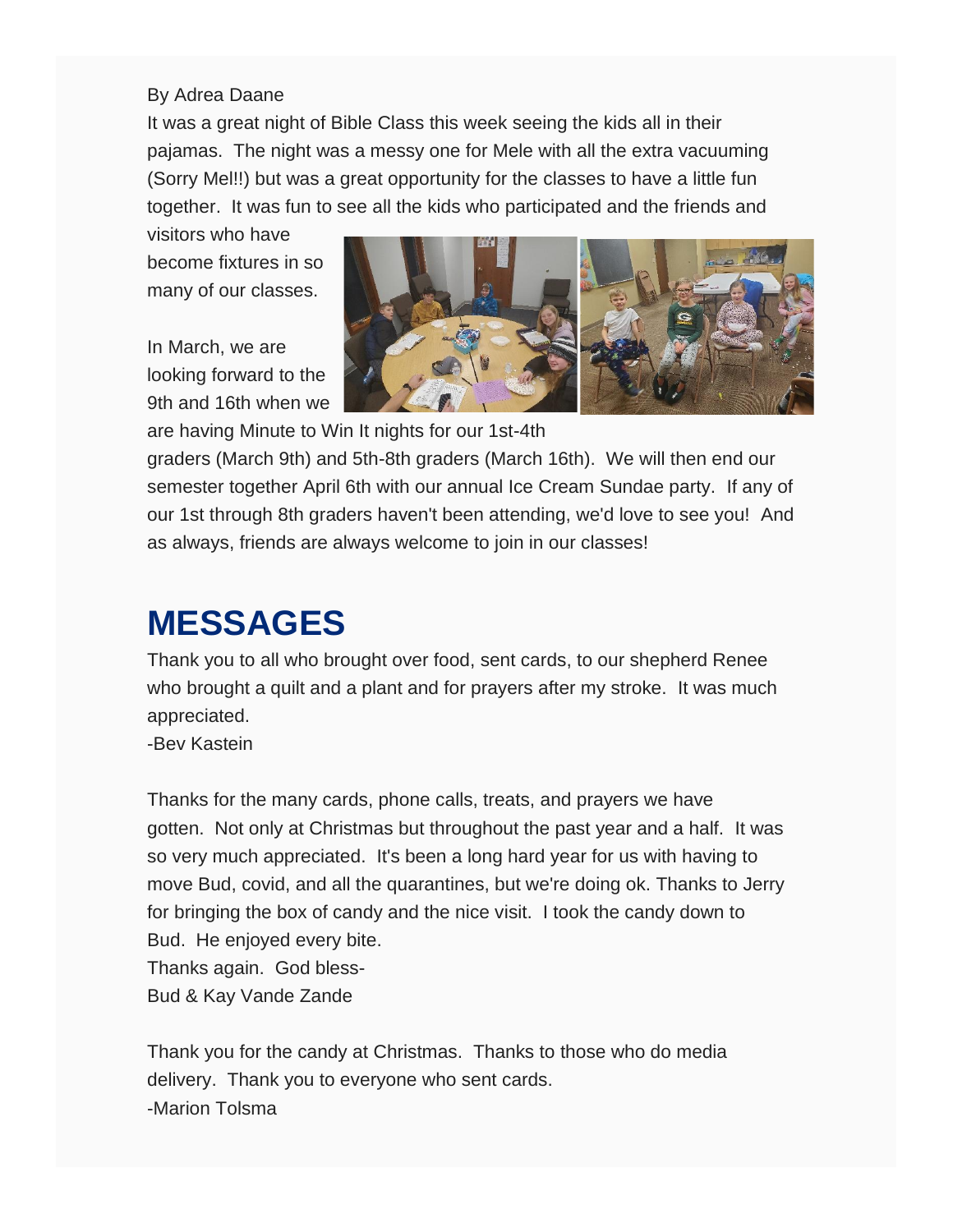Thank you for remembering us at Christmas time. We think of our church often.

-Jerry & Dorothy Mills

In looking through an AMEN from 2020, I found an article from Pastor Kevin that called our church family "Doers" and an article from Pastor Doug that said we should use our time of being "filled up" to pour out into lives of others. My church family is absolutely the best! In the last 2 months, I have had so many prayers, thoughts, cards, and food gifts. Our God has those big arms wrapped around! He has been keeping me in a positive situation and thinking positive. Thank you, thank you for all the "Doers" and "Prayers"!! -Betty Daane

Thanks to the church for the box of candy and the ornament at Christmas time. Thank you for the cards, food, and visits I received but especially your prayers. Thank you for the people that bring the CD's each week. That is also appreciated. God bless you all-

Marilyn Westerveld

Thanks to all for the prayers, cards and food brought in during our recent surgeries. Praising the Lord for good recoveries. -Ron and Jean Vande Zande

Thank You for the candy, ornament and visit from Keith L. as a remembrance at Christmas time. It takes time, finances and love to carry out this ministry that does not go unnoticed nor unappreciated. -Vern Schouten

Thank you Ties to Home for remembering us during the Christmas season. We really appreciate it!

-Dan and Claire Smedema

I would like to Thank everyone for the Christmas cards the candy the sympathy cards and prayers in the loss of my brother Dave. -Dayton Ter Beest